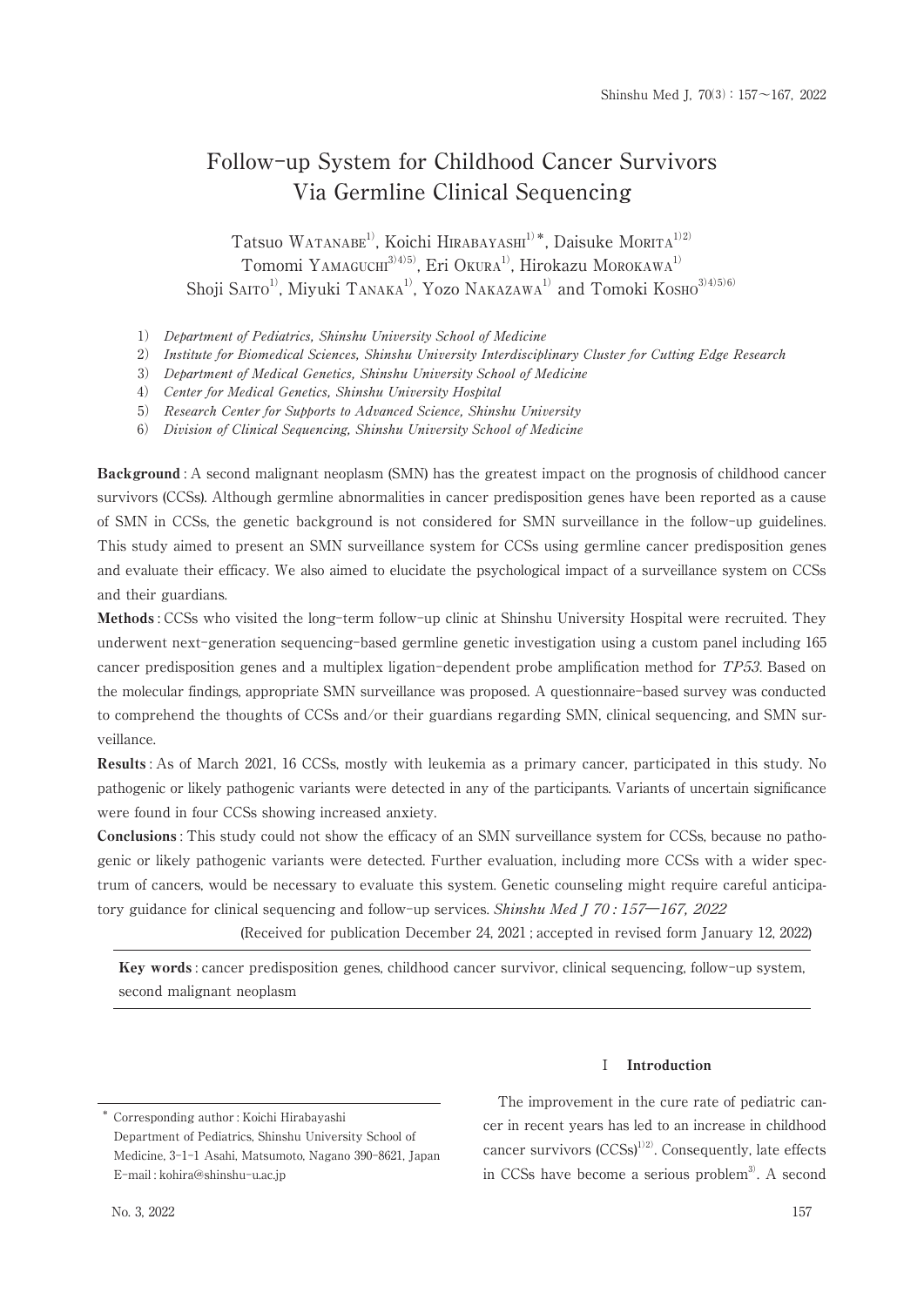malignant neoplasm (SMN) has the greatest impact on long-term life prognosis among the late effects<sup>4)</sup>. Therefore, early detection and early stage treatment of CCSs with SMN is very important to improve their long-term life prognosis<sup>5)</sup>.

Anticancer drugs and/or radiation therapy are well-known causes of SMN. Additionally, germline abnormalities in cancer predisposition genes in CCSs have also been reported as a cause of SMN in recent years<sup>6</sup>. CCSs have been shown to have a higher probability of carrying germline abnormalities in cancer predisposition genes than the general population<sup>6)7)</sup>. Hence, the assessment of germline abnormalities in cancer predisposition genes for CCSs could be useful for the stratification of the risk for development of SMN. However, in the current follow-up guidelines for CCSs, the genetic background is considered only in some SMN screening systems, such as breast cancer (BRCA 1/2), and the stratification of SMN risk is mainly based on the history of anticancer therapies<sup>8</sup>.

Therefore, we introduced a surveillance system using clinical sequencing of germline cancer predisposition genes for CCSs to assess the risk of developing SMN in a long-term follow-up (LTFU) clinic at Shinshu University Hospital. The purpose of this study was to present the clinical and molecular findings in CCSs, application of SMN surveillance, and discuss the thoughts of the participants obtained through this follow-up system. The study also aimed to evaluate the efficacy of the follow-up system.

#### $\rm I\hspace{-.1em}I$ Methods

#### A Participants

An outline of this study is presented in Fig. 1. The participants were CCSs who were recruited from the LTFU clinic at Shinshu University Hospital. The LTFU clinic was established in 2014 and included approximately 140 CCSs as of October 2020, some of whom were introduced from other hospitals after the completion of their cancer therapy. This study was approved by the Ethics Committee of Shinshu University School of Medicine in January 2019 (approval number: 633) and was initiated in August 2019.

We informed the CCSs and/or their guardians of

this study at the LTFU Clinic of the Department of Pediatrics in Shinshu University Hospital. Upon agreeing to participate in the study, CCSs and/or their guardians were referred to the Center for Medical Genetics for genetic counseling for clinical sequencing provided by a clinical geneticist (TK), a pediatric oncologist (TW), and certified genetic counselors. Informed consent was obtained from adult CCSs and guardians of minor CCSs (younger than 20 years old). As of March 2021, 16 CCSs participated in the study.

## **B** Clinical sequencing

After obtaining consent from the participants and/or their guardians, 5 mL of peripheral blood was collected from CCSs with no history of allogeneic hematopoietic stem cell transplantation (allo-HSCT). In contrast, both nails and hair were collected from CCSs with a history of allo-HSCT. To extract genomic DNA from the samples, QIAcube (Qiagen, Hilden, Germany) was used for peripheral blood, and ISOHAIR (NIP-PON GENE, Tokyo, Japan) was used for nails and hair. All exons and the flanking sequences of 165 cancer predisposition genes (Table 1) were analyzed using a next-generation sequencer, Ion GeneStudio S5 (Thermo Fisher Scientific, Waltham, MA) according to the manufacturer's protocol. These 165 cancer predisposition genes, selected from literature reviews and National Comprehensive Cancer Network (NCCN) guidelines, have been reported to cause cancers associated with germline abnormalities<sup>6)9)-16</sup>).

Sequencing data were mapped to human genome hg19 using Torrent Suite software (Thermo Fisher Scientific), and single nucleotide variants and small insertions/deletions were detected from the mapped data using the Torrent Variant Caller plug-in. Detected variants were annotated using SnpEff<sup>17)</sup> and SnpSift using the processed vcf file of the Genome Aggregation Database (gnomAD) version  $2.1.1^{18}$  and Human Genetic Variation Database version 2.3<sup>19)</sup>. Missense variants were analyzed with dbNSFP3.4c, and splice site alterations were analyzed using dbscSNV1.1. Integrative Genomics Viewer (Broad Institute, Cambridge, MA, USA) was used to visualize the read alignments and sequencing errors.

In addition, copy number variants were analyzed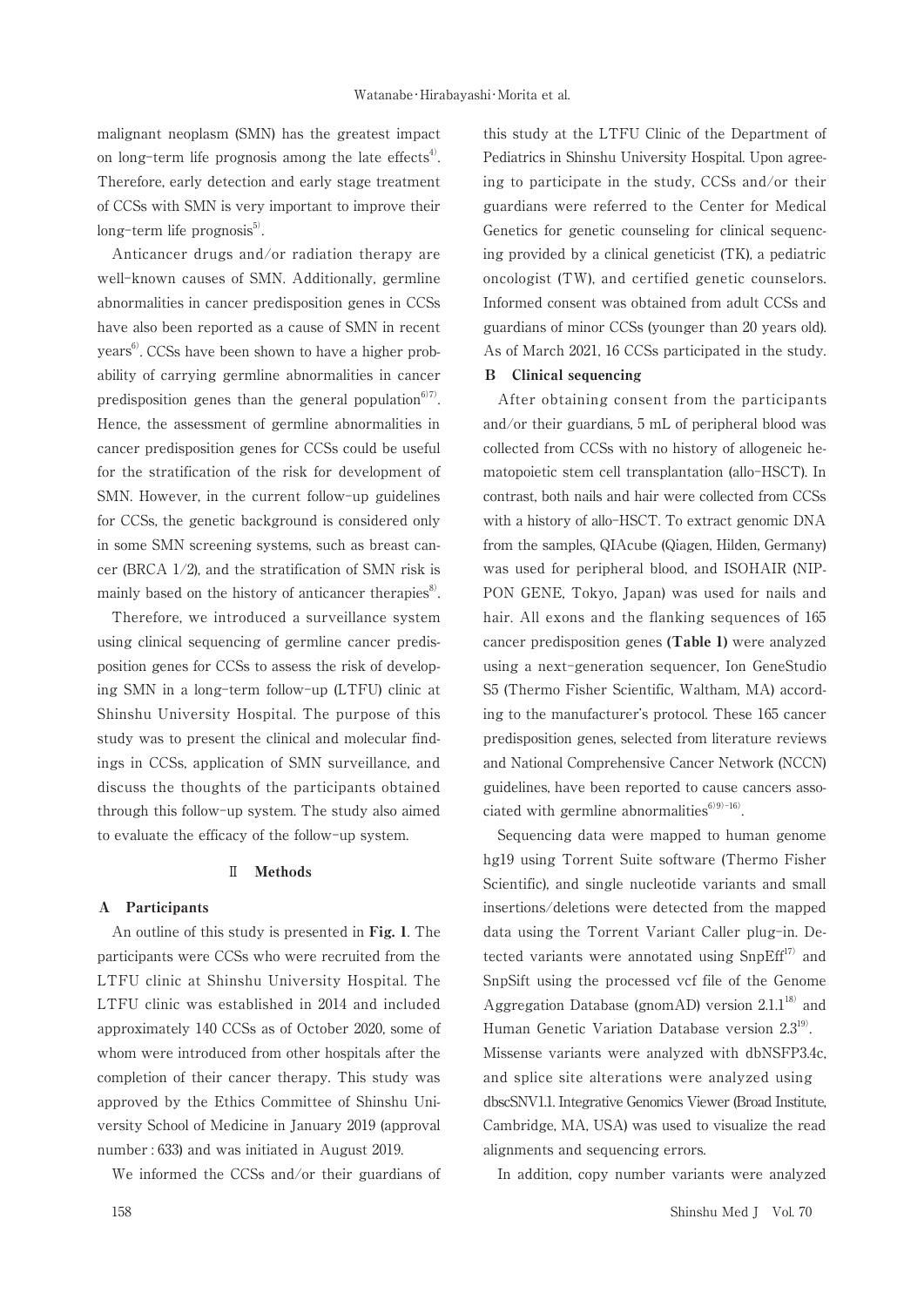

Table 1 List of 165 cancer predisposition genes analyzed in this study

ABCB11, ACD, ALK, ANKRD26, APC, ATM, AXIN2, BAP1, BLM, BMPR1A, BRAF, BRCA1, BRCA2, BRIP1, BUB1B, CBL, CDC73, CDH1, CDK4, CDKN1B, CDKN1C, CDKN2A, CEBPA, CHEK2, COL7A1, CTC1, CYLD, DDB2, DDX41, DICER1, DIS3L2, DKC1, DOCK8, EGFR, ELANE, EPCAM, ERCC1, ERCC2, ERCC3, ERCC5, ETV6, EXT1. EXT2. FAH. FANCA. FANCB. FANCC. FANCD2. FANCE. FANCF. FANCG. FANCI, FANCL, FANCM, FANCQ, FANCR, FANCT, FH, FLCN, GATA2, GBA, GFI1, GJB2, GPC3, GREM1, HAX1, HFE, HMBS, HRAS, IKZF1, ITK, KIT, KRAS, MAP2K1, MAP2K2, MAX, MEN1, MET, MLH1, MPL, MSH2, MSH3, MSH6, MTAP, MUTYH, NBN, NF1, NF2, NHP2, NOP10, NRAS, NTHL1, PALB2, PAX5, PDGFRA, PHOX2B, PMS2, POLD1, POLE, POLH, PRKAR1A, PRSS1, PTCH1, PTEN, PTPN11, RAD51C, RAD51D, RAF1, RB1, RBBP6, RECQL4, RET, RHBDF2, RMRP, RPL5, RPL11, RPL35A, RPS10, RPS17, RPS19, RPS24, RPS26, RTEL1, RUNX1, SAMD9, SAMD9L, SBDS, SDHA, SDHAF2, SDHB, SDHC, SDHD, SERPINA1, SH2B3, SH2D1A, SHOC2, SLC25A13, SLX4, SMAD4, SMARCA4, SMARCB1, SMARCE1, SOS1, SRY, STAT3, STK11, SUFU, TERC, TERT, TGFBR1, TINF2, TMEM127, TNFRSF6, TP53, TRIM37, TSC1, TSC2, UROD, VHL, WAS, WRAP53, WRN, WT1, XPA, XPC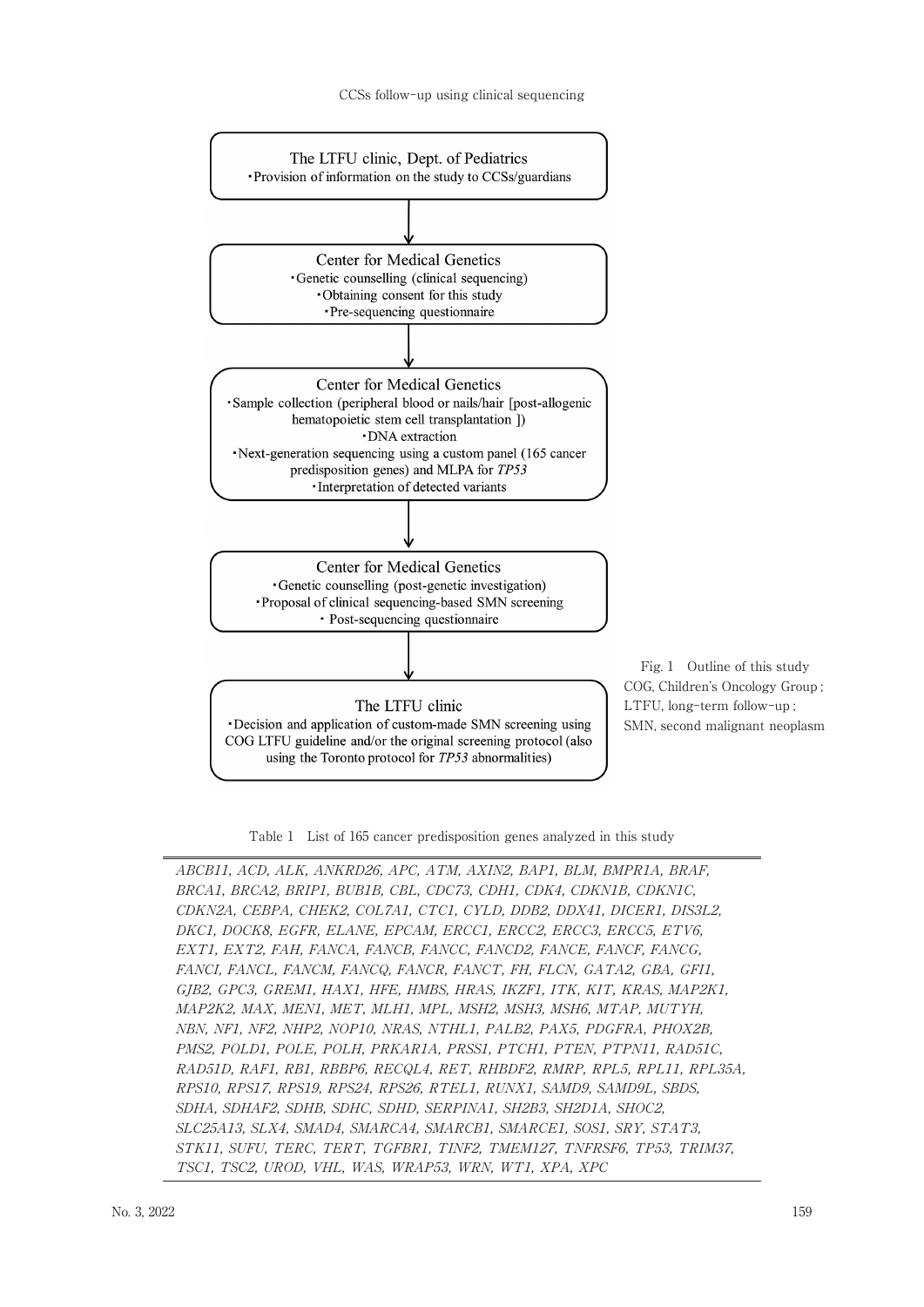using the multiplex ligation-dependent probe amplification method for  $TP53$ , the most common gene related to leukemia and pediatric cancers, using Applied Biosystems VRTi Dx and Applied Biosystems 3500 Genetic Analyzer (Thermo Fisher Scientific, Waltham, MA), according to the manufacturer's protocol.

Detected variants were assessed through Human Gene Mutation Database professional 2020.1 (Qiagen) and  $\text{ClinVar}^{20}$ . If not registered, they were interpreted according to the 2015 American College of Medical Genetics and Genomics or the Association for Molecular Pathology guidelines<sup>21)</sup> by a clinical geneticist (TK), pediatric oncologist (TW), and molecular geneticist (TY). Genetic counseling was provided to CCSs and/or their guardians by presenting the results of clinical sequencing and relevant surveillance plans.

#### **Surveillance for SMN**  $\mathbf{C}$

When pathogenic or likely pathogenic variants were detected in TP53, surveillance for SMN was proposed according to the Toronto protocol<sup>5)</sup> in combination with the guidelines of the Children's Oncology Group (COG) LTFU  $program^{8}$ .

When pathogenic or likely pathogenic variants in other genes, for which surveillance methods were specified in the NCCN guidelines<sup>22)</sup>, American Association for Cancer Research-Childhood Cancer Predisposition Workshop review articles<sup>23)-39)</sup>, and/or GeneReviews<sup>40</sup>, SMN surveillance was proposed according to the COG LTFU guidelines. In contrast, when pathogenic or likely pathogenic variants were detected in genes for which no guidelines were established, SMN surveillance was proposed based on previous reports in combination with COG LTFU guidelines.

### D Questionnaire-based survey

To comprehend the thoughts of CCSs and/or their guardians regarding SMN, clinical sequencing, and SMN surveillance, a questionnaire-based survey was conducted. The questionnaire consisted of six questions, each of which had five choices (strongly disagree, disagree a little, neither agree nor disagree. agree a little, and strongly agree) (Table 2). The same survey was conducted before and after clinical sequencing. To assess differences in their thoughts between

the two surveys, a paired  $t$ -test was performed using the GraphPad Prism software package (version 9.2; GraphPad Software, San Diego, CA, USA).

#### $\mathbb{I}$  Results

As of March 2021, 37 CCSs were informed of this study, and 16 of them wished to participate. The clinical and molecular findings of the participants are presented in Table 3. Types of childhood cancer included acute lymphoblastic leukemia (ALL,  $n=9$ ). acute myeloid leukemia (AML,  $n = 2$ ), neuroblastoma  $(n=2)$ , myeloid/NK cell precursor acute leukemia (n  $=$  1), juvenile myelomonocytic leukemia (n = 1), and Wilms tumor  $(n=1)$ . The median age of the CCSs undergoing clinical sequencing was 22 years (range, 15-42 years), six of whom were minors. The maleto-female sex ratio was 1:1. Four CCSs had a history of SMN. No pathogenic variants corresponding to likely pathogenic or pathogenic variants were detected in any of the participants. Twelve variants of uncertain significance (VUSs) were detected in 10 participants. Most VUSs (eight of 12) were missense variants.

Since Patient 1 had four cancers (ALL, rectal cancer, ovarian cancer, and breast cancer) and a family history of gastric cancer, she was supposed to have a germline pathogenic variant of some cancer predisposition genes. Contrary to our expectations, only the VUSs of SAMD9L and POLD1 genes were detected. No specific SMN surveillance has been proposed to date. Patient 10 developed three tumors (neuroblastoma, cervical cancer, and meningioma), but only a VUS of the MPL gene was detected. No specific SMN surveillance has been proposed to date. Patient 13 developed ALL and meningioma, but no pathogenic variants were detected. In Patient 16, who developed AML, a heterozygous variant was detected in the MUTYH gene. The variant was interpreted as a VUS, according to  $\text{ClinVar}^{\mathcal{B}^{20}}$ , in which the variant was registered as likely benign in three cases, VUS in five cases, likely pathogenic in three cases, and pathogenic in one case. MUTYH-related polyposis is an autosomal recessive disease associated with an increased risk of colorectal cancer (CRC); however,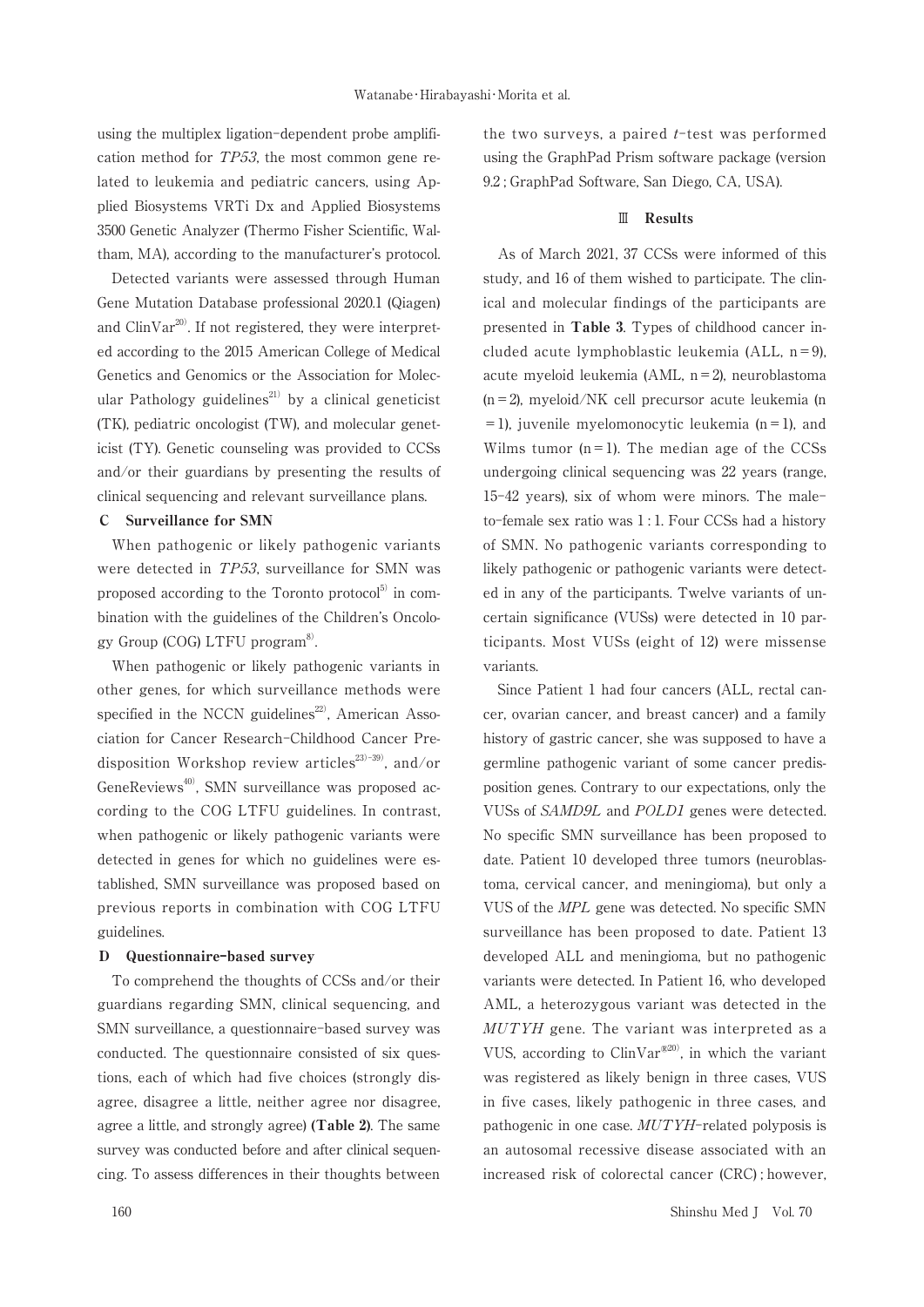#### CCSs follow-up using clinical sequencing

#### Table 2 The questionnaire used in this study

| Strongly disagree | Disagree a little | Neither agree nor disagree                                                                                            | Agree a little | Strongly agree |
|-------------------|-------------------|-----------------------------------------------------------------------------------------------------------------------|----------------|----------------|
| 1                 | $\boldsymbol{2}$  | 3                                                                                                                     | $\overline{4}$ | 5              |
|                   |                   |                                                                                                                       |                |                |
|                   |                   |                                                                                                                       |                |                |
|                   |                   | Q2. Do you think that this clinical sequencing of cancer predisposition genes is useful for yourself (or your child)? |                |                |
| Strongly disagree | Disagree a little | Neither agree nor disagree                                                                                            | Agree a little | Strongly agree |
| 1                 | $\boldsymbol{2}$  | 3                                                                                                                     | $\overline{4}$ | 5              |
|                   |                   |                                                                                                                       |                |                |
|                   |                   | Q3. Do you want to tell the results of this clinical sequencing of cancer predisposition genes to your family?        |                |                |
| Strongly disagree | Disagree a little | Neither agree nor disagree                                                                                            | Agree a little | Strongly agree |
| 1                 | 2                 | 3                                                                                                                     | 4              | 5              |
|                   |                   |                                                                                                                       |                |                |
|                   |                   | Q4. Do you want to receive regular follow-up examinations of late effects (including SMN) in the future?              |                |                |
| Strongly disagree | Disagree a little | Neither agree nor disagree                                                                                            | Agree a little | Strongly agree |
| 1                 | $\boldsymbol{2}$  | 3                                                                                                                     | 4              | 5              |
|                   |                   |                                                                                                                       |                |                |
|                   |                   | Q5. Do you want to receive periodic follow-up by a clinical geneticist and/or certified genetic counselor?            |                |                |
| Strongly disagree | Disagree a little | Neither agree nor disagree                                                                                            | Agree a little | Strongly agree |
| 1                 | $\overline{2}$    | 3                                                                                                                     | $\overline{4}$ | 5              |
|                   |                   |                                                                                                                       |                |                |
|                   |                   |                                                                                                                       |                |                |
|                   |                   | Q6. Do you want to know about late effects apart from the SMN?                                                        |                |                |
| Strongly disagree | Disagree a little | Neither agree nor disagree                                                                                            | Agree a little | Strongly agree |
| 1                 | 2                 | 3                                                                                                                     | $\overline{4}$ | 5              |
|                   |                   |                                                                                                                       |                |                |

Q1. Are you worried about your child developing a second malignant neoplasm (SMN) in the future?

the risk of CRC and extraintestinal cancer in individuals with pathogenic variants in  $MUTYH$  is unclear<sup>41</sup>. Since Patient 16 was treated with anticancer agents and underwent allo-HSCT using total body irradiation, he was considered to have a relatively high risk of SMN. Therefore, we proposed the option of SMN surveillance in this case. No specific or further SMN surveillance was proposed for other patients with VUSs.

We also conducted a questionnaire-based survey

before and after clinical sequencing of the CCSs or guardians who participated in this study (Table 2). Table 4 summarizes the results of the questionnairebased survey. No significant change in scores was observed in any of the questions before and after clinical sequencing. For the first question, which focused on anxiety about SMN, the results were unchanged before and after clinical sequencing in seven CCSs. However, anxiety increased in four CCSs, and decreased in five CCSs. All four patients with in-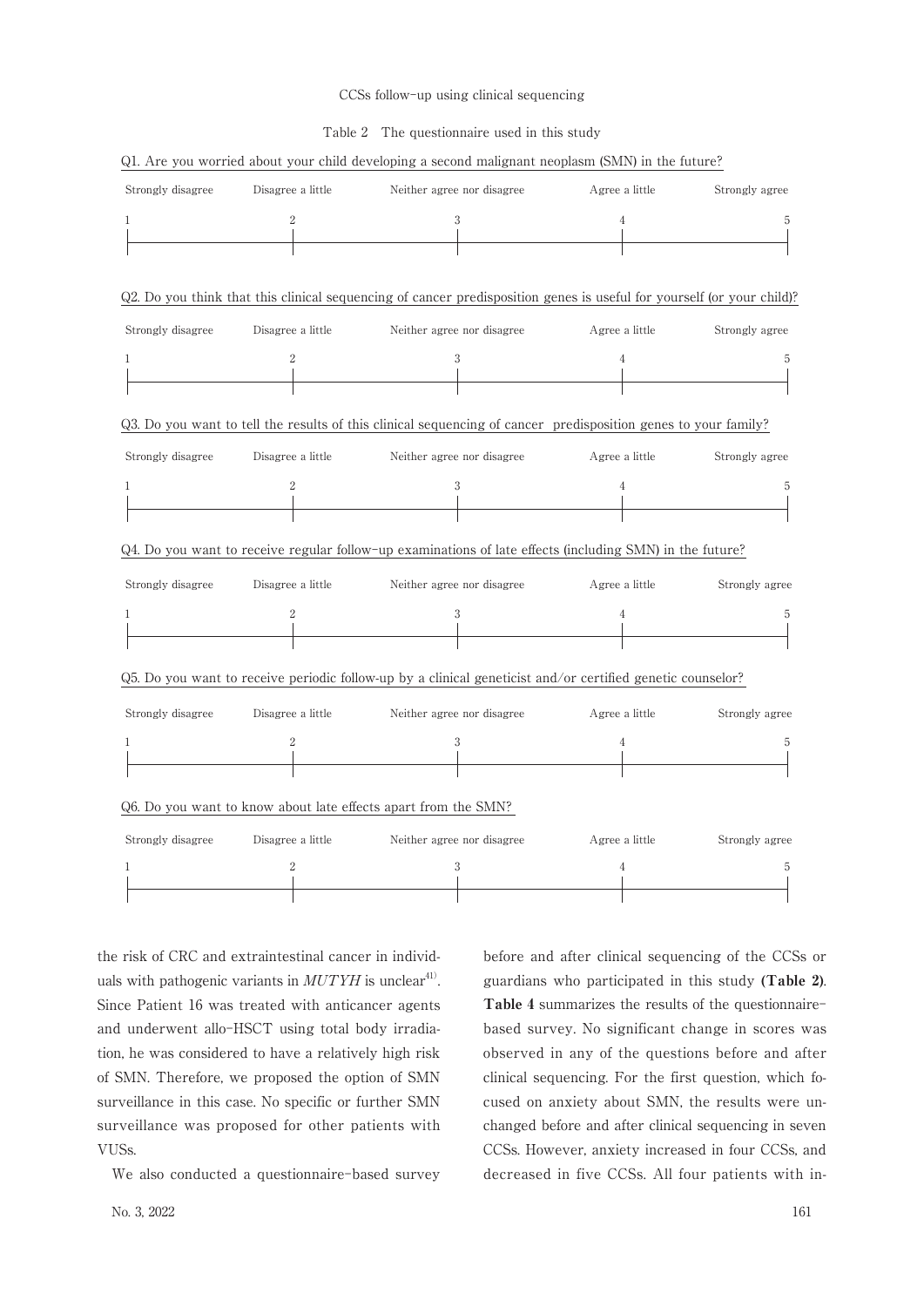| Detected variant(s)                | VUS<br>$\Box$<br>д | POLD1 (NM_002691.3: c.1138-7C>A): splice-site variant<br>SAMD9L (NM_152703.3: c.2256G>A): missense variant<br>$\mathbb{I}$ | BRIPI (NM_032043.2: c.2830C>G): missense variant<br>$ATM$ (NM_000051.3 : c.323C $>$ G) : missense variant | POLE (NM_006231.3 : c.76A > G) : missense variant<br>$\mathsf I$ |                              | CDK4 (NM_000075.3: c.887A > G): missense variant |               | BRCAI (NM_007294.3: c.626C>T): missense variant<br>t                            |                                       | $MSH6$ (NM_000179.2: $c.3772C$ > G): missense variant | $MPL$ (NM_005373.2:c.853G>T): missense and/or splice-<br>site variant | SAMD9L (NM_152703.3: c.2357C>G): missense variant<br>$\mathbb{I}$ |                                                              |                                                                                           |              | GJB2 (NM_004004.5: c.508_511dup): frameshift variant | $MUTYH$ (NM_001128425.2: c.934-2A $>$ G): splice-site variant<br>$\mathbf{I}$ |
|------------------------------------|--------------------|----------------------------------------------------------------------------------------------------------------------------|-----------------------------------------------------------------------------------------------------------|------------------------------------------------------------------|------------------------------|--------------------------------------------------|---------------|---------------------------------------------------------------------------------|---------------------------------------|-------------------------------------------------------|-----------------------------------------------------------------------|-------------------------------------------------------------------|--------------------------------------------------------------|-------------------------------------------------------------------------------------------|--------------|------------------------------------------------------|-------------------------------------------------------------------------------|
| Family history of malignancy       |                    | Paternal grandfather: gastric cancer<br>Father: gastric cancer                                                             | Maternal grandfather: colorectal cancer                                                                   | Paternal grandmother: cancer                                     | Maternal grandmother: cancer |                                                  |               | Maternal grandfather: cholangiocarcinoma<br>Maternal grandmother: breast cancer | Maternal grandmother : uterine cancer | Mother: bilateral breast cancer                       | Maternal grandfather: prostate cancer                                 | Paternal grandmother : malignant lymphoma                         | Paternal grandmother: kidney cancer<br>Mother: breast cancer | Paternal grandfather: gastric cancer, lung cancer<br>Maternal grandfather: gastric cancer |              |                                                      | Maternal grandfather: lung cancer                                             |
| Second tumor                       | (age, years)       | Ovarian cancer (30)<br>cancer (42)<br>cancer (30)<br>Breast<br>Rectal                                                      | Colorectal polyps<br>(20, 22)                                                                             |                                                                  |                              |                                                  |               |                                                                                 |                                       |                                                       | Cervical cancer (20)<br>Meningioma (31)                               |                                                                   |                                                              | Meningioma (22)                                                                           |              |                                                      |                                                                               |
| primary disease<br>Age at onset of | (years)            | 15                                                                                                                         | $\overline{14}$                                                                                           | $\Xi$                                                            | $\overline{2}$               | 4                                                | $\mathbf{13}$ | $\mathbf{r}$                                                                    | ΓS                                    | 彐                                                     | $\circ$                                                               | $\circ$                                                           | $\circ$                                                      | S                                                                                         | S            | 3                                                    | 6                                                                             |
| Primary                            | disease            | <b>ALL</b>                                                                                                                 | <b>ALL</b>                                                                                                | acute leukemia<br>cell precursor<br>Myeloid/NK                   | <b>ALL</b>                   | <b>ALL</b>                                       | <b>ALL</b>    | <b>ALL</b>                                                                      | JMML                                  | <b>ALL</b>                                            | $\Xi$                                                                 | <b>AML</b>                                                        | $\Xi$                                                        | <b>ALL</b>                                                                                | WT           | <b>ALL</b>                                           | <b>AML</b>                                                                    |
| Sex                                |                    | Ŀ                                                                                                                          | $\geq$                                                                                                    | Ŀ                                                                | $\geq$                       | $\geq$                                           | $\geq$        | Ŀ                                                                               | 臼                                     | $\geq$                                                | 丘                                                                     | $\geq$                                                            | Ŀ                                                            | $\geq$                                                                                    | 丘            | 丘                                                    | $\geq$                                                                        |
| Age at clinical<br>sequencing      | (years)            | $42\,$                                                                                                                     | 22                                                                                                        | 27                                                               | 37                           | $\overline{16}$                                  | 24            | $\overline{15}$                                                                 | $\frac{1}{6}$                         | $\overline{19}$                                       | 32                                                                    | 22                                                                | 24                                                           | $\mathcal{S}$                                                                             | $\infty$     | $\overline{16}$                                      | $16\,$                                                                        |
| Patient                            | no.                |                                                                                                                            | $\mathcal{C}$                                                                                             | 3                                                                |                              | S                                                | G             | 7                                                                               | $\infty$                              | 6                                                     | $\supseteq$                                                           | $\equiv$                                                          | $12\,$                                                       | $\overline{13}$                                                                           | $\mathbb{1}$ | $\overline{15}$                                      | $16\,$                                                                        |

Table 3 Clinical and molecular findings in 16 participants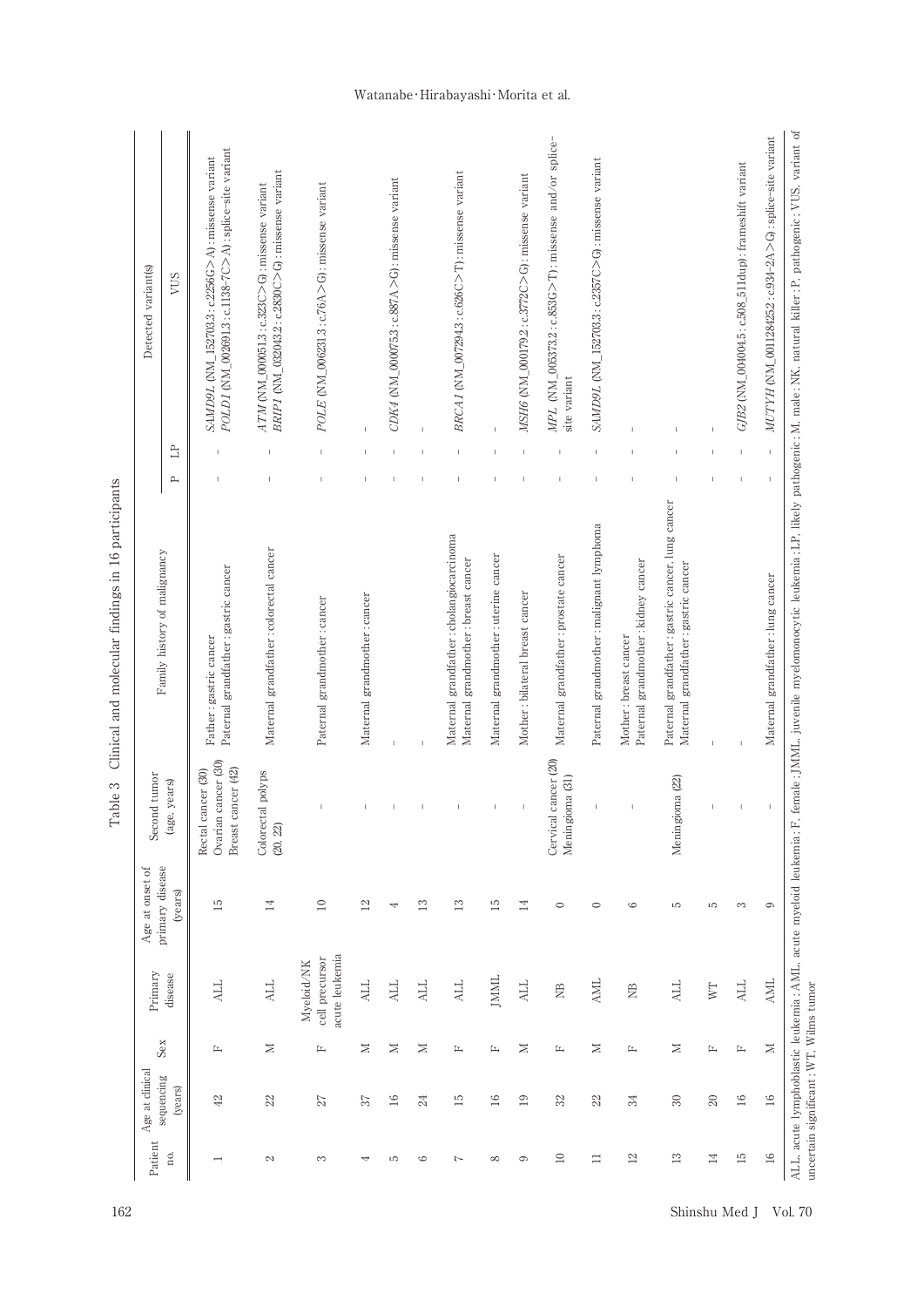| Patient        |                  | $\mathrm{Q}1$    |                | Q2             |                | Q3                                                                                  |       | $\mathbb{Q}4$  |                | $\mathrm{Q}5$                                                                       | Q <sub>6</sub> |      |  |
|----------------|------------------|------------------|----------------|----------------|----------------|-------------------------------------------------------------------------------------|-------|----------------|----------------|-------------------------------------------------------------------------------------|----------------|------|--|
| no.            | Pre              | Post             | Pre            | Post           | Pre            | $\operatorname*{Post}% \left( X\right) \equiv\operatorname*{Post}\left( X\right) ,$ | Pre   | Post           | $\Pr$          | $\operatorname*{Post}% \left( X\right) \equiv\operatorname*{Post}\left( X\right) ,$ | Pre            | Post |  |
| $\mathbf{1}$   | $\mathbf 5$      | $\mathbf 5$      | 5              | $\sqrt{5}$     | $\overline{4}$ | $\overline{4}$                                                                      | 5     | $\overline{5}$ | $\mathbf 5$    | $\mathbf 5$                                                                         | 5              | 5    |  |
| $\sqrt{2}$     | $\boldsymbol{2}$ | $\boldsymbol{2}$ | 5              | $\mathbf 5$    | 5              | 5                                                                                   | 5     | 5              | $\overline{5}$ | 5                                                                                   | 4              | 5    |  |
| $\sqrt{3}$     | $\sqrt{3}$       | $\overline{4}$   | 5              | 4              | 4              | 5                                                                                   | 5     | 5              | 4              | $\mathbf 5$                                                                         | 5              | 5    |  |
| $\overline{4}$ | $\mathbf 5$      | $\overline{4}$   | $\overline{4}$ | 5              | 5              | 5                                                                                   | 5     | 5              | $\overline{4}$ | 5                                                                                   | 4              | 4    |  |
| 5              | $\overline{4}$   | $\mathbf 5$      | 5              | 5              | $\overline{5}$ | 5                                                                                   | 4     | 4              | 3              | 4                                                                                   | 4              | 4    |  |
| 6              | $\overline{4}$   | $\overline{4}$   | 5              | $\overline{5}$ | $\overline{4}$ | 4                                                                                   | 5     | 5              | $\sqrt{3}$     | 3                                                                                   | 4              | 4    |  |
| $\overline{7}$ | $\mathbf{1}$     | $\mathbf{1}$     | 5              | $\overline{5}$ | $\overline{5}$ | 5                                                                                   | 5     | 5              | $\mathbf 5$    | 5                                                                                   | 5              | 4    |  |
| $\,8\,$        | $\overline{4}$   | $\boldsymbol{2}$ | 5              | 5              | $\mathbf 5$    | 5                                                                                   | 5     | 5              | 5              | 4                                                                                   | 5              | 5    |  |
| $\overline{9}$ | $\sqrt{3}$       | $\overline{4}$   | 5              | $\overline{5}$ | $\overline{4}$ | 5                                                                                   | 4     | 5              | $\overline{4}$ | 5                                                                                   | 4              | 4    |  |
| $10\,$         | $\mathbf 5$      | 3                | 5              | $\overline{5}$ | 5              | 5                                                                                   | 5     | 5              | $\mathbf 5$    | $\mathbf 5$                                                                         | 5              | 5    |  |
| 11             | $\sqrt{3}$       | $\overline{4}$   | 4              | $\overline{5}$ | 4              | 4                                                                                   | 4     | 5              | $\overline{4}$ | 4                                                                                   | 4              | 4    |  |
| 12             | $\overline{4}$   | $\sqrt{3}$       | 4              | 4              | 4              | 4                                                                                   | 4     | 4              | $\overline{2}$ | 4                                                                                   | 4              | 4    |  |
| 13             | $\mathbf 5$      | 3                | 5              | 4              | 5              | 5                                                                                   | 5     | 5              | 5              | 5                                                                                   | 5              | 5    |  |
| 14             | $\boldsymbol{2}$ | $\overline{2}$   | 4              | 4              | 4              | 4                                                                                   | 5     | 5              | 3              | 3                                                                                   | 4              | 4    |  |
| 15             | $\overline{4}$   | 4                | 4              | 4              | 4              | 4                                                                                   | 4     | 4              | $\overline{4}$ | 3                                                                                   | 4              | 4    |  |
| 16             | $\overline{4}$   | $\overline{4}$   | 5              | $\overline{5}$ | 5              | 5                                                                                   | 5     | 5              | 3              | 3                                                                                   | 4              | 4    |  |
| Mean           | $3.6\,$          | 3.4              | 4.7            | 4.7            | $4.5\,$        | 4.6                                                                                 | 4.7   | $4.8\,$        | $4.0\,$        | $4.3\,$                                                                             | 4.4            | 4.4  |  |
| $p$ -value     | 0.362            |                  |                | 1.000          |                | 0.164                                                                               | 0.164 |                | 0.216          |                                                                                     | 1.000          |      |  |

Table 4 Responses of childhood cancer survivors or their guardians to the questionnaires regarding a novel follow-up system

creased anxiety were CCSs who were found to have VUS.

#### $\mathbb{N}$ **Discussion**

In this study, we described the preliminary data of an originally established SMN surveillance system for CCSs, considering the results of clinical sequencing for germline cancer predisposition genes. The purpose of this system is to detect SMNs in CCSs at an early stage and consequently improve their longterm prognosis. A distinctive feature of this system is the introduction of a germline genetic investigation, as a clinical basis, into a previously established LTFU clinic in the Department of Pediatrics in our hospital. There have been several reports regarding the detection of pathological variants of cancer predisposition genes in CCSs using the gene panel<sup> $6)42)43$ </sup>. but there has been no report of an SMN follow-up system routinely linking clinical sequencing for germline cancer predisposition genes.

No. 3, 2022

No pathogenic or likely pathogenic variants in the 165 germline cancer predisposition genes were detected in this study. The prevalence of pathogenic variants ranged from 5.8 % to 11.5 %<sup>6)42)43</sup> according to previous reports on germline abnormalities in cancer predisposition genes in CCSs. Possible causes for detecting no pathogenic or likely pathogenic variants in this study are estimated as follows: First, the number of CCSs who underwent clinical sequencing was small. Second, the types of primary cancer were biased, as 13 of 16 participants in the current study developed acute leukemias as primary cancer : CCSs who had Li-Fraumeni syndrome-related solid tumors (e.g., adrenocortical cancer, osteosarcoma, rhabdomyosarcoma) as primary cancer and were likely to have pathogenic variants in  $TP53^6$  were not included in this study.

Four participants (25 %) developed secondary tumors at the time of participation in this study. Patient 1 had four malignant tumors by the age of 42 and met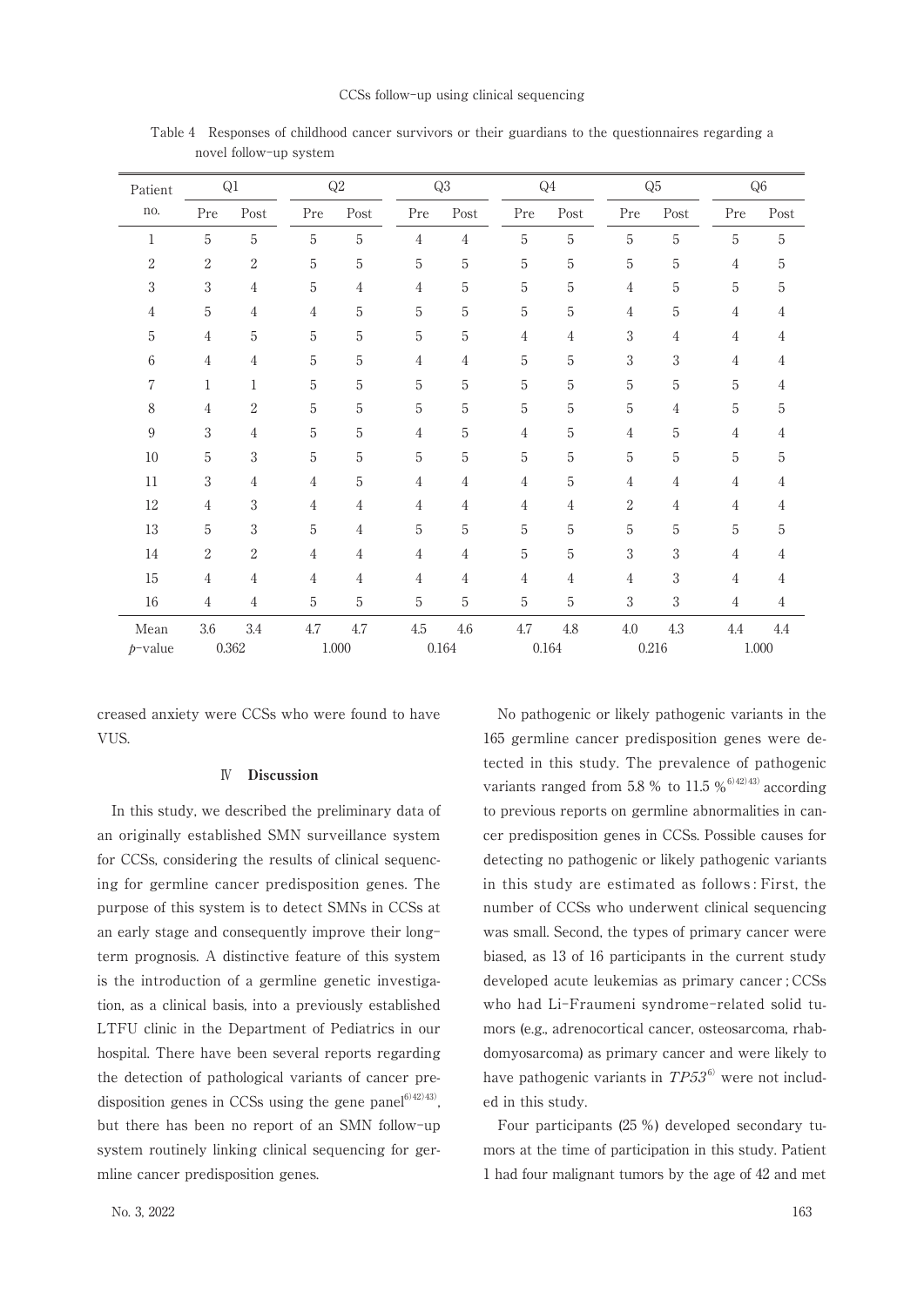the Chompret criteria<sup>44)</sup> because a relative developed young-onset cancer. However, no pathogenic variants, including copy number abnormalities in TP53, were detected. She received both chemotherapy and allo-HSCT after a 12-Gy total body irradiation-based conditioning regimen for ALL. Chemotherapy at onset consisted of cyclophosphamide, etoposide, pirarubicin, and mitoxantrone, which are at high risk for SMN. In addition, allo-HSCT at the time of relapse may be associated with SMN.

The risk of CRC in individuals heterozygous for a germline MUTYH pathogenic variant was slightly increased in large population-based and family-based studies, while the frequency of colonic and upper gastrointestinal polyps did not increase in 62 heterozygotes for  $MUTYH^{41}$ . Although a slightly increased cumulative risk for *MUTYH* heterozygotes for gastric. hepatobiliary, endometrial, and breast cancers has been reported, other case-control studies did not find an association between MUTYH heterozygosity and risk for breast cancer or hepatocellular carcinoma<sup>41)</sup>. Based on the history of treatment and pathogenicity of the variant, the patient was considered to have a relatively high risk of SMN and an SMN surveillance was proposed as a precautionary measure.

A questionnaire-based survey was conducted to comprehend the thoughts of CCSs and/or their guardians regarding SMN, clinical sequencing, and SMN surveillance. Anxiety about SMN did not change significantly before and after clinical sequencing, but all four CCSs who were found to have VUS showed increased anxiety. This result suggests that the presence or uncertainty of variants in cancer predisposition genes could increase anxiety about SMN for CCSs and their families, even after genetic counseling. Genetic counseling in the current system would require more careful anticipatory guidance for this clinical sequencing (e.g., low detection rates, possibilities of VUS) as well as follow-up services, including variant interpretation and psychological aspects.

During the study period, the current clinical sequencing-based surveillance system was proposed to 37 CCSs and their families in the LTFU clinic, and 16 of them wished to participate in this study and were

recruited. In this system, the clinical sequencing and relevant genetic counseling costs approximately 53,000 JPY (about \$485), which is not covered by the health insurance system in Japan. We were concerned that CCSs and their parents might be reluctant to receive genetic services at their own expense because most of the costs of treatment for specific pediatric chronic diseases, including cancer, are covered by the health insurance system. Low estimated detection rates for pathogenic or likely pathogenic variants and possible anxieties through the risk of SMN and uncovering hereditary cancer predisposing syndromes could have been negative factors for participation in this study. However, the fact that 16 CCSs (43 %) participated in this study suggests that a certain proportion of CCSs and their guardians would potentially like to know the risk of developing SMN. A further questionnaire-based survey regarding participation in this study to the remaining CCSs who did not accept the proposal might clarify the causes of their non-participation.

This study has some limitations. First, the number of participants is small, and experiences of actionable pathogenic variants have been lacking, which would be required for discussing the efficacy of SMN surveillance in this system. Second, the types of primary cancer were biased, as 13 of 16 participants in the current study developed acute leukemias as primary cancer. Third, selection of the target genes (165 cancer predisposition genes) might not have been sufficient. It is presumed that more cancer predisposition genes will be newly discovered in the future, and hence, it would be necessary to update the surveillance guidelines as appropriate. Fourth, the estimated pathogenicity of the detected variants in these cancer predisposition genes could change. Therefore, it would be useful to estimate the pathogenicity of detected variants on a regular basis (e.g., searching the ClinVar® website at the time of the annual LTFU clinic). Fifth, specific interpretation of the detected variants may be difficult (e.g., a heterozygous variant in MUTYH might or might not be a risk for CRC or extraintestinal cancer depending on the relevant population or the study design).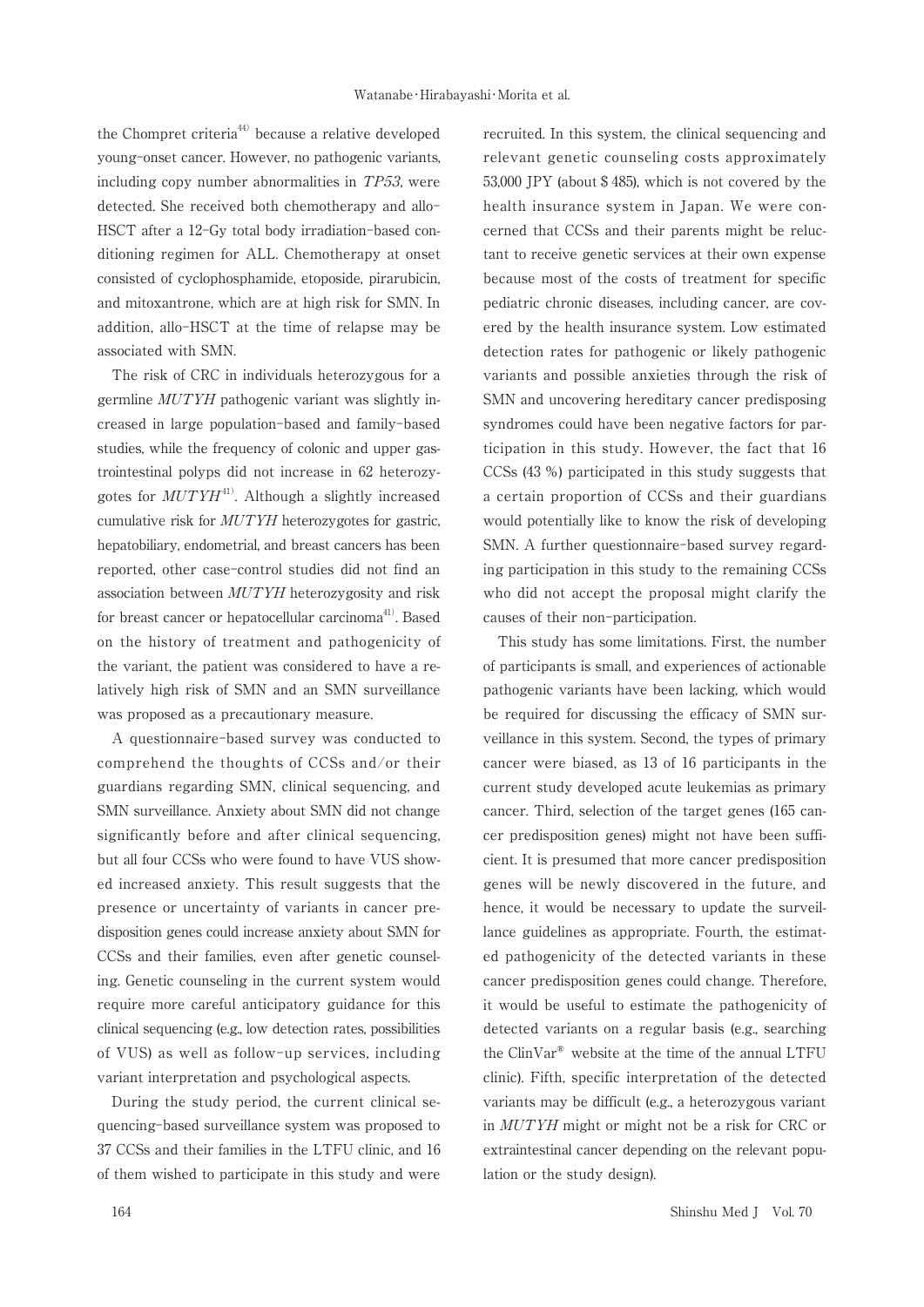In summary, our novel follow-up system for CCSs is presented, comprising germline clinical sequencing of 165 cancer predisposition genes and relevant SMN surveillance. No pathogenic or likely pathogenic variants were detected among the 16 participants, who mainly developed leukemia as a primary cancer, and currently the efficacy of an SMN surveillance system for CCSs could not be shown. The presence or uncertainty of variants in cancer predisposition genes could increase anxiety about SMN in CCSs and their families. Further evaluation, including more CCSs with a wider spectrum of cancers, would be necessary to evaluate this system. Genetic counseling might require careful anticipatory guidance for clinical sequencing and follow-up services, including variant interpretation and psychological aspects.

### Acknowledgments

We are grateful to the participants in this study. We also thank Dr. A. Fujikawa, MD, and Ms. Y. Takiguchi for their technical support, and Editage (www.editage.com) for English language editing. This

study was supported by Project Mirai Cancer Research Grants in 2018 (Japan Cancer Society; DM) and Childhood cancer survivor follow-up research in 2020 (Heart Link Working Project; TW).

#### **Disclosure**

YT and TK are members of an endowed chair named the "Division of Clinical Sequencing, Shinshu University School of Medicine" sponsored by BML, Inc. and Life Technologies Japan Ltd. of Thermo Fisher Scientific Inc.

### **Author Contribution**

TW, DM, YN, and TK designed the study; TY performed molecular investigation and interpreted the molecular data with TW and TK; KH, DM, EO, HM, SS, MT, and YN recruited participants and collected clinical information; TW and KH combined and interpreted the whole data (molecular and clinical investigation; questionnaire-based survey) and wrote the manuscript; all authors read and approved the final manuscript.

#### References

- 1) Linabery AM, Ross JA: Childhood and adolescent cancer survival in the US by race and ethnicity for the diagnostic period 1975-1999. Cancer 113: 2575-2596, 2008
- 2) Linabery AM, Ross JA: Trends in childhood cancer incidence in the US (1992-2004). Cancer 112:416-432, 2008
- 3) Bhakta N, Liu Q, Ness KK, et al: The cumulative burden of surviving childhood cancer: An initial report from the St Jude Lifetime Cohort Study (SJLIFE). Lancet 390: 2569-2582, 2017
- 4) Lawless SC, Verma P, Green DM, Mahoney MC: Mortality experiences among 15+ year survivors of childhood and adolescent cancers. Pediatr Blood Cancer 48:333-338, 2007
- 5) Villani A, Shore A, Wasserman JD, et al: Biochemical and imaging surveillance in germline TP53 mutation carriers with Li-Fraumeni syndrome: 11-year follow-up of a prospective observational study. Lancet Oncol 17:1295-1305, 2016
- 6) Zhang J, Walsh MF, Wu G, et al: Germline mutations in predisposition genes in pediatric cancer. N Engl J Med 373: 2336-2346, 2015
- 7) Gröbner SN, Worst BC, Weischenfeldt J, et al: The landscape of genomic alterations across childhood cancers. Nature 555: 321-327, 2018
- 8) COG Long-Term Follow-Up Guidelines, version 5.0. Children's Oncology Group. 2018. (Accessed on November 1, 2021. at http://www.survivorshipguidelines.org/).
- 9) Rahman N: Realizing the promise of cancer predisposition genes. Nature 505:302-308, 2014
- 10) Cheah JJC, Hahn CN, Hiwase DK, Scott HS, Brown AL: Myeloid neoplasms with germline DDX41 mutation. Int J Hematol 106:163-174, 2017
- 11) Drazer MW, Kadri S, Sukhanova M, et al: Prognostic tumor sequencing panels frequently identify germ line variants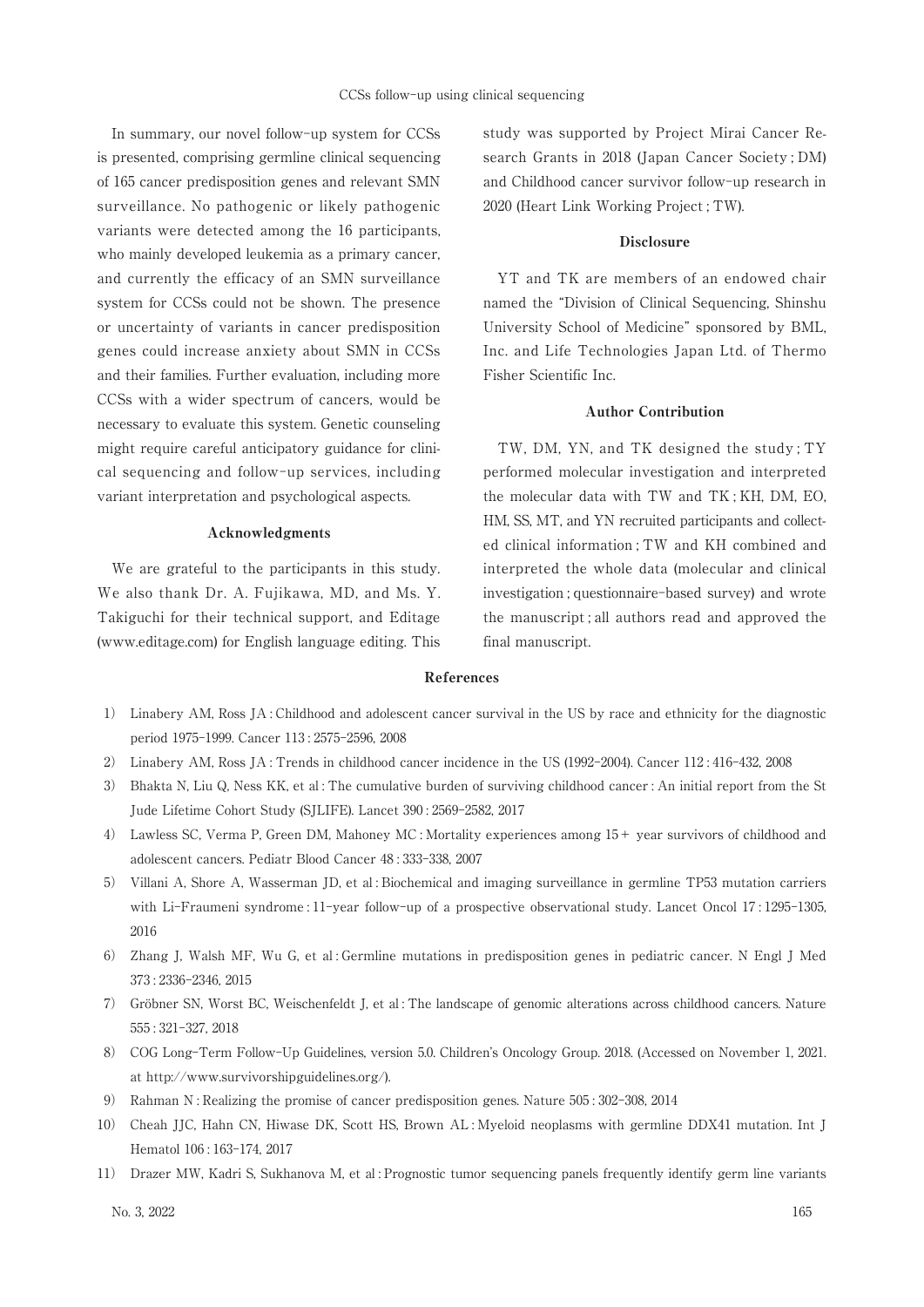#### Watanabe · Hirabayashi · Morita et al.

associated with hereditary hematopoietic malignancies. Blood Adv 2:146-150, 2018

- 12) Zhang MY, Churpek JE, Keel SB, et al: Germline ETV6 mutations in familial thrombocytopenia and hematologic malignancy. Nat Genet 47:180-185, 2015
- 13) Churchman ML, Qian M, Te Kronnie G, et al: Germline genetic IKZF1 variation and predisposition to childhood acute lymphoblastic leukemia. Cancer Cell 33:937-948, 2018
- 14) Harutyunyan AS, Giambruno R, Krendl C, et al: Germline RBBP6 mutations in familial myeloproliferative neoplasms. Blood 127:362-365, 2016
- 15) Narumi S, Amano N, Ishii T, et al: SAMD9 mutations cause a novel multisystem disorder, Mirage syndrome, and are associated with loss of chromosome 7. Nat Genet 48:792-797, 2016
- 16) Tesi B, Davidsson J, Voss M, et al: Gain-of-function SAMD9L mutations cause a syndrome of cytopenia, immunodeficiency, MDS, and neurological symptoms, Blood 129: 2266-2279, 2017
- 17) Genomic variant annotations and functional effect prediction toolbox. SnpEff & SnpSift. 2021. (Accessed on November 1, 2021. at http://snpeff.sourceforge.net).
- Genome Aggregation Database. gnomAD. 2018. (Accessed on November 1, 2021. at https://gnomad.broadinstitute. 18)  $\alpha$ r $\alpha$ )
- 19) Human Genetic Variation Database. Kyoto University. 2017. (Accessed on November 1, 2021. At https://www.hgvd. genome.med.kyoto-u.ac.jp).
- ClinVar. 2013. National Center for Biotechnology Information. (Accessed on November 1, 2021. at https://www.ncbi.  $(20)$ nlm.nih.gov/clinvar/).
- $21)$ Richards S. Aziz N. Bale S. et al: Standards and guidelines for the interpretation of sequence variants: A joint consensus recommendation of the American College of Medical Genetics and Genomics and the Association for Molecular Pathology. Genet Med 17:405-424, 2015
- 22) NCCN Guidelines. National Comprehensive Cancer Network®. (Accessed on November 1, 2021. at https://www.nccn. org/professionals/physician gls/).
- 23) Brodeur GM, Nichols KE, Plon SE, Schiffman JD, Malkin D: Pediatric cancer predisposition and surveillance: An overview, and a tribute to Alfred G. Knudson Jr. Clin Cancer Res 23: e1-e5, 2017
- 24) Greer MC, Voss SD, States LJ: Pediatric cancer predisposition imaging: Focus on whole-body MRI, Clin Cancer Res 23: e6-e13, 2017
- 25) Porter CC, Druley TE, Erez A, et al: Recommendations for surveillance for children with leukemia-predisposing conditions. Clin Cancer Res 23: e14-e22, 2017
- 26) Walsh MF, Chang VY, Kohlmann WK, et al: Recommendations for childhood cancer screening and surveillance in DNA repair disorders. Clin Cancer Res 23: e23-e31, 2017
- 27) Tabori U, Hansford JR, Achatz MI, et al: Clinical management and tumor surveillance recommendations of inherited mismatch repair deficiency in childhood. Clin Cancer Res 23: e32-e37, 2017
- 28) Kratz CP, Achatz MI, Brugières L, et al: Cancer screening recommendations for individuals with Li-Fraumeni syndrome. Clin Cancer Res 23: e38-e45, 2017
- 29) Evans DGR, Salvador H, Chang VY, et al: Cancer and central nervous system tumor surveillance in pediatric Neurofibromatosis 1. Clin Cancer Res 23: e46-e53, 2017
- 30) Evans DGR, Salvador H, Chang VY, et al: Cancer and central nervous system tumor surveillance in pediatric Neurofibromatosis 2 and Related Disorders. Clin Cancer Res 23: e54-e61, 2017
- 31) Foulkes WD, Kamihara J, Evans DGR, et al: Cancer surveillance in Gorlin syndrome and rhabdoid tumor predisposition syndrome. Clin Cancer Res 23: e62-e67, 2017
- 32) Rednam SP, Erez A, Druker H, et al: Von Hippel-Lindau and hereditary pheochromocytoma/paraganglioma syndromes : Clinical features, genetics, and surveillance recommendations in childhood. Clin Cancer Res 23: e68-e75,